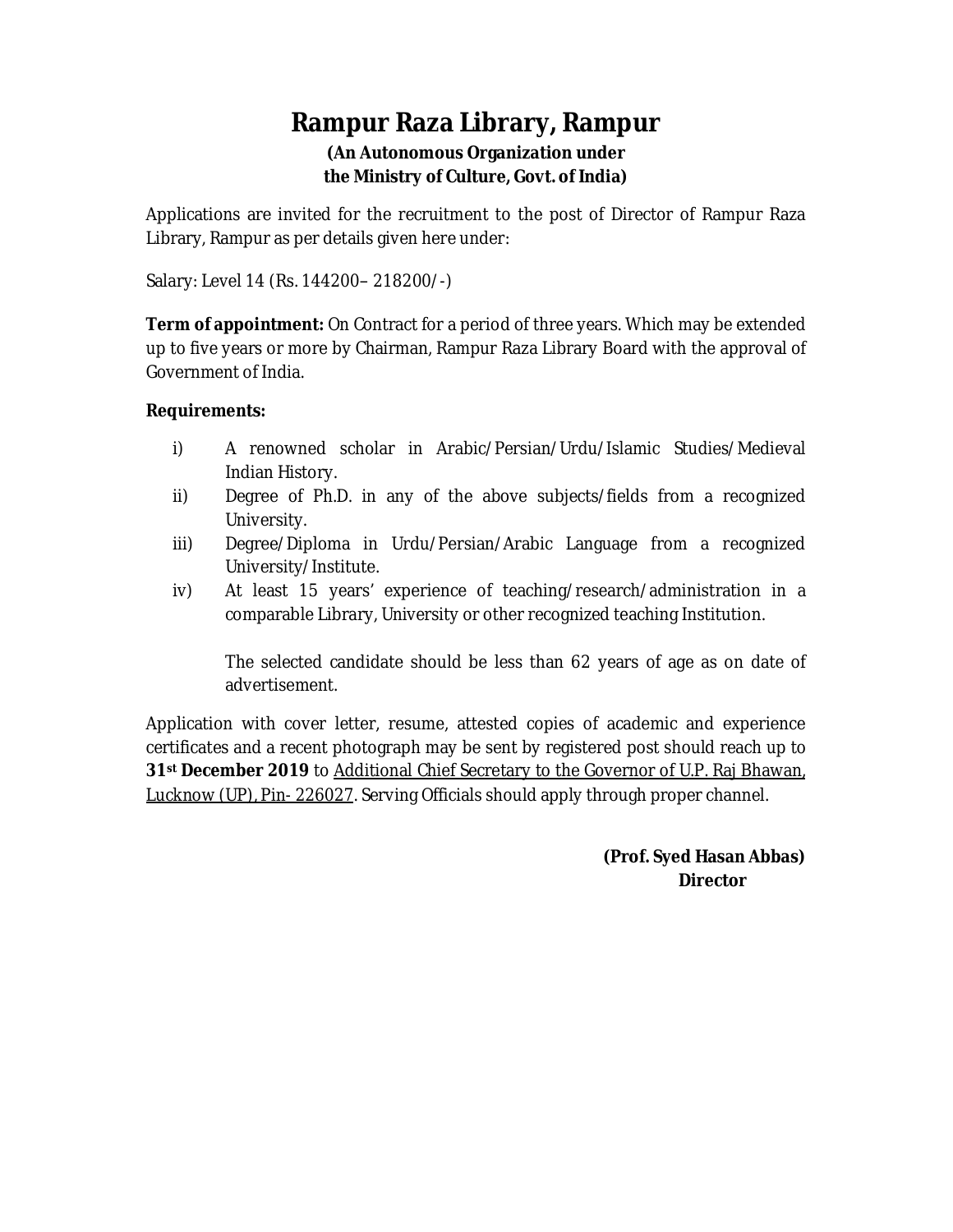# jkeij jtk ykbcjh&jkeij

### Vi hdfr eaky; | Hkjr I jdkj dsv/khu , d Lok; Uk I xBu1/2

uhps fn; s  $x$ ; s fooj. kkud kj jkeid j t k ykbc $\phi$ h jkeid ds funskd ds in ij Hkrhlds  $fy$ ; s vkonu i = vkei = r fd; s tkrs g &

oru % yoy 14 #å 144200 & 218200@&h

 $f\mathbf{u}$ ;  $\mathbf{\hat{p}}$ r dk dk; dky % rhu o'k dh vof/k ds fy; s vu $\mathbf{\hat{p}}$ k vk/kkj ij] ft Is Hkkjr I jdkj dsvupknu ds I kFk v/; {k] vkjvkj, ych }kjk i kp o'kl; k vf/kd rd dsfy; s folrkfir fd; k tk I drk q&

## vi **{k, %**

- vich@Qkjlh@mni@bLykfed v/;;u@e/;dkyhu Hkirh; bfrgkl  $\mathsf{I}$  $dk$  $i\bar{j}$ ; kr fo}kuA
- fdl heku; rk ikir fo"ofo | ky; Ismi; Dir fo'k; ko@{ks=ka ea Isfdl h, d ea  $\mathsf{ii}$ ) ih, p-Mh ch mikf/kA
- fdl h ekU; rk ikIr fo"ofo | ky; @ | kLFkku Ismnk@ Okj | h@ vj ch Hkk'kk ea iii) mi kf/k@fMIykekA
- ler(); ittrdky; corofolky; ; k fdl h vU; ekU; rk itlr f "k{k.k l t Ekku  $\mathsf{iv}$ eav/; ki u@vud akku@i i'kkl u dk de Isde 15 o'kl dk vudkoA

p; fur memoki dh vk; qfo Kki u i dk''ku dh frffk dks 62 o'kl s de gkuh pkfg, A

doj ysvil thouoùk vdknfed vks vutko iek.ki=kadh I R; kir ifr; ka vks qky  $ds$  QkVkxkQ  $ds$  I kFk vkonui = iathdr Mkd Is 31 fn I Ecj 2019 rd bl irsij igp tkuspkfg; (vij eq ; lfpo] ekuuh; jkT; iky] mÙkj insk] jktHkou] y[kuÅ 1måiå½fiu& 226027

I pkjr vf/kdkfj; kadksmfpr ek/; e I svkonu djuk pkfq, A

## Vibå I §n glu vCckl ½ funskd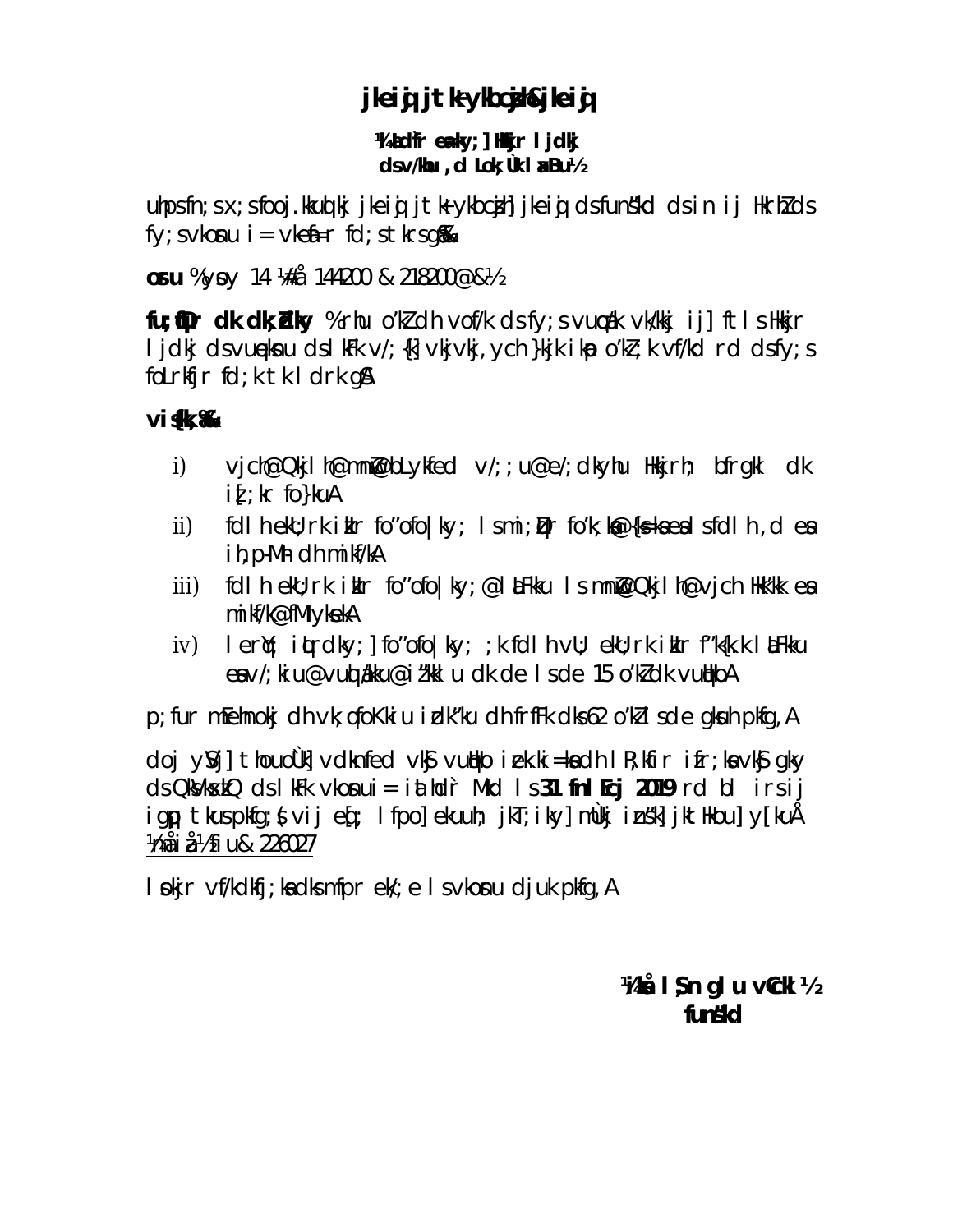# رامپوررضالائبرىرى ( وزارت ثقافت،حکومت ہند کے ماتحت خودمخیارادارہ )

رامپوررضا لائبر ری ،رامپور کے ڈائریکٹر کے عہدہ پرتقرری کی لئے حسب ذیل تفصیل کے تحت درخواست طلب کی جاتی ہے۔ متخواہ: لیول ۱۲ (روپے ۱۳۴۲۰۰ سے ۲۱۸۲۰۰ تک) تقرری کی مدت: کانٹرکٹ کی بنیاد پرتین سال کے لئے ،جو بھارت سرکار کی تصدیق پر چیر مین،رامپوررضالا ئبریری بورڈ کے ذریعہ اس کو یانچ سال پاس سےزیادہ کے لئے بڑھاپاجاسکتاہے۔ شرائط: (i) عربي/فارس/اردو/اسلامك\سٹڈيز/تاریخ دسطی ہند کامعروف|سکالر (ii) حسب بالاکسی بھی مضمون رشعبہ میں منظور شدہ یونیورسٹی سے پی اچ ڈی. (iii) منظورشده یو نیورسی/اداره سے عربی/فارس/اردوز بان میں ڈگری یاڈیلوما (iv) پونیورسی پامنظورشدهاداره میں تدریس ریسرچ رانتظامیہ جولائبریری سے متعلق ہومیں بم از کم ۱۵سالہ تجربہ منتخب امید دارکی عمراشتہارشائع ہونے کی تاریخ ک<sup>ی</sup>ا1سال سے کم ہونی جاہیے۔ ہراعتبار سے مکمل درخواست مع بابوڈاٹا،مصدقہ تعلیمی وتجربہ سرٹی فکیٹ ،حالیہ فوٹوگراف کے ساتھ اس رسمبر ۲۰۱۹ء تک'ایڈیشنل چیف سکریٹری برائے گورنریو پی راج بھون بکھنو(یوپی) پن۔۱۲۶۲۰۲ کے نام بذریعہ رجنرڈ ڈاک ارسال کریں۔ جوحفرات سروس میں ہوں وہ پروپر چینل سے درخواست جیجیں۔

> (پروفیسرسیدحسن عباس) دائريكثر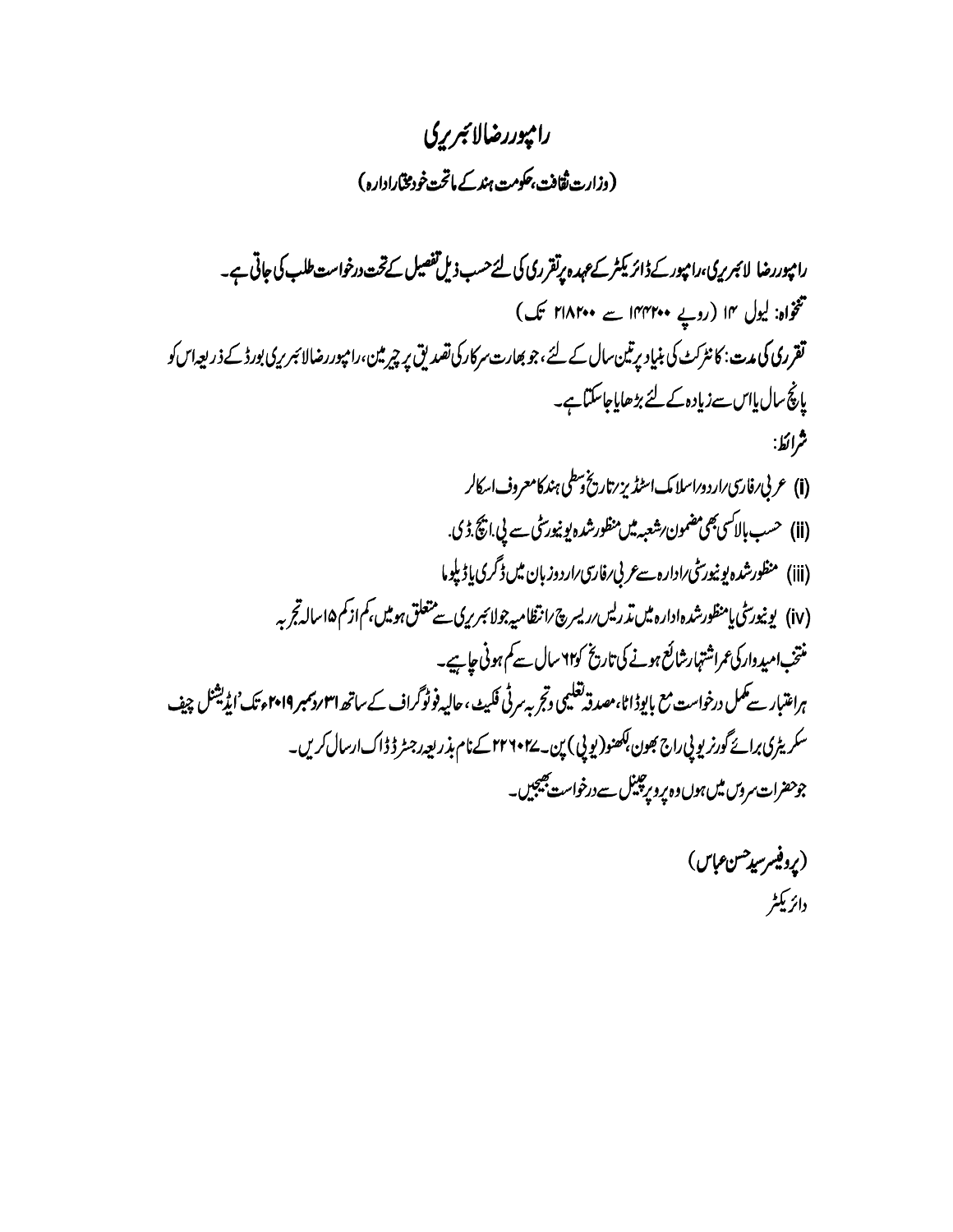#### **ANNEXURE A**

#### **BIO DATA PROFORMA**

(only typed application to be accepted)

- 1. Name and Address in Block letters:
- 2. Date of Birth ( in Christian Era):
- 3. Date of Retirement under Central/State Govt. rules:
- 4. Educational Qualifications:
- 5. Whether Educational and other qualifications required for the post are satisfied. (If any qualification has been treated as equivalent to the one prescribed in the rules, state the authority for the same).

|                |    | Qualifications/experience<br>required | Qualifications/Experience<br>possessed by the officer |
|----------------|----|---------------------------------------|-------------------------------------------------------|
| Essential      |    |                                       |                                                       |
|                | 2. |                                       |                                                       |
|                | 3. |                                       |                                                       |
| <b>Desired</b> |    |                                       |                                                       |
|                | 2. |                                       |                                                       |
|                |    |                                       |                                                       |

- 6. Please state clearly whether in the light of entries made by you above, you meet the requirements of the post:
- 7. Details of Employment, in chronological order. Enclose a separate sheet, duly authenticated by your signature, if the space below is insufficient.

| Office/<br>Instt./Orgn. | Post held | From | Scale of pay<br>and basic | Nature of<br>duties |
|-------------------------|-----------|------|---------------------------|---------------------|
|                         |           |      | pav                       |                     |
|                         |           |      |                           |                     |

- 8. Nature of present employment i.e.,:
- 9. In case the present employment is Held on deputation/ contract basis,
- a) The date of initial appointment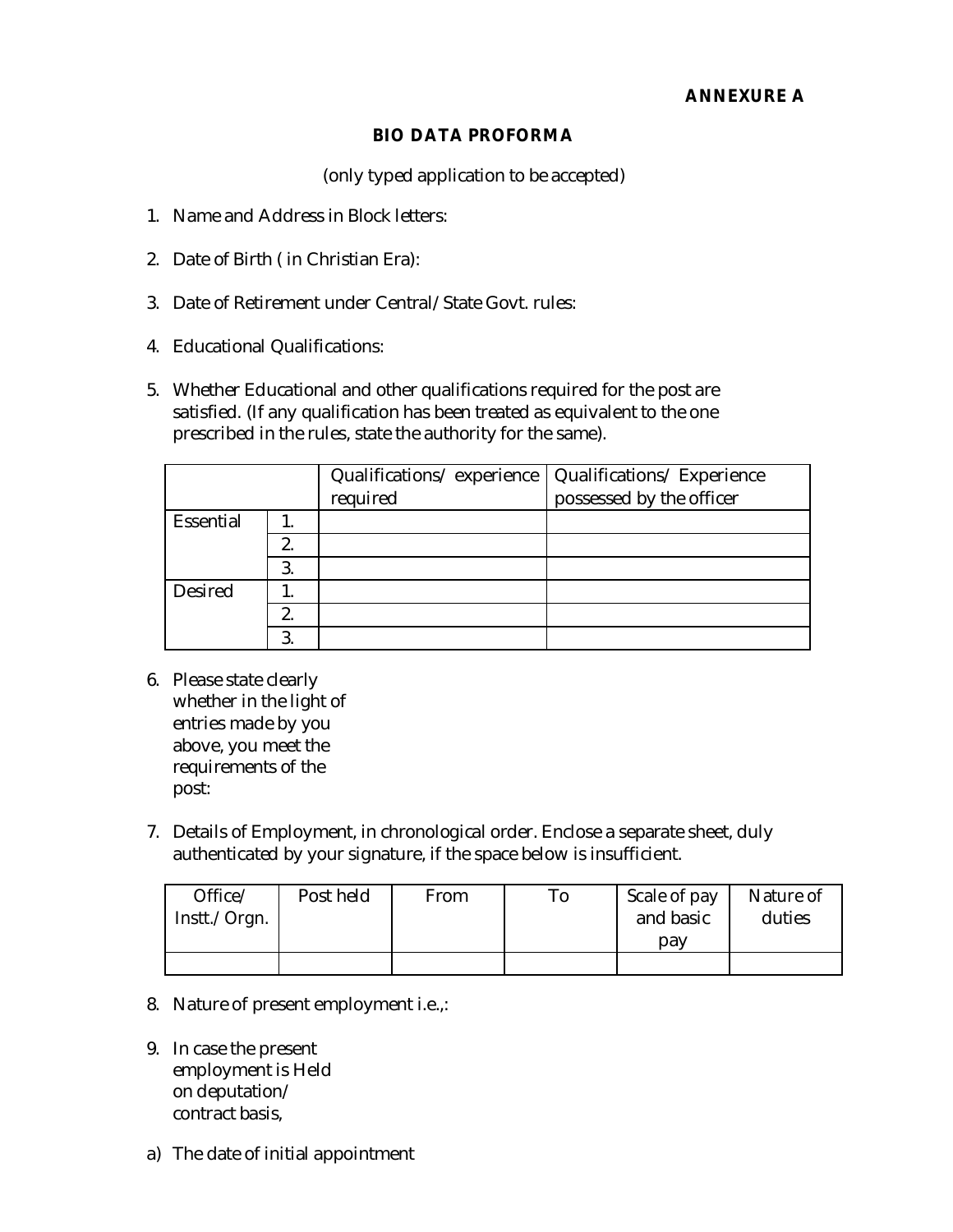- b) Period of appointment on deputation/ contract
- c) Name of the parent office/ organizations to which you belong
- 10. Additional details about present Employment
- a) Central Govt.
- b) State Govt.
- c) Autonomous Organizations
- d) Government Undertakings
- e) Universities
- 11. Are you in Revised Scale of Pay? If yes, Give the date from which the revision took place and also indicates the Pre-revised scale:
- 12. Total emoluments per month now drawn:

#### 13. Additional information, if any, which you would like to mention in support of your suitability for the post. Enclose a separate sheet, if the space is insufficient.

- 14. Whether belongs to SC/ST:
- 15. Remarks

#### Signature of the Candidate

………………………………….

|               | Address |
|---------------|---------|
| Countersigned |         |
|               |         |

#### (Employer)